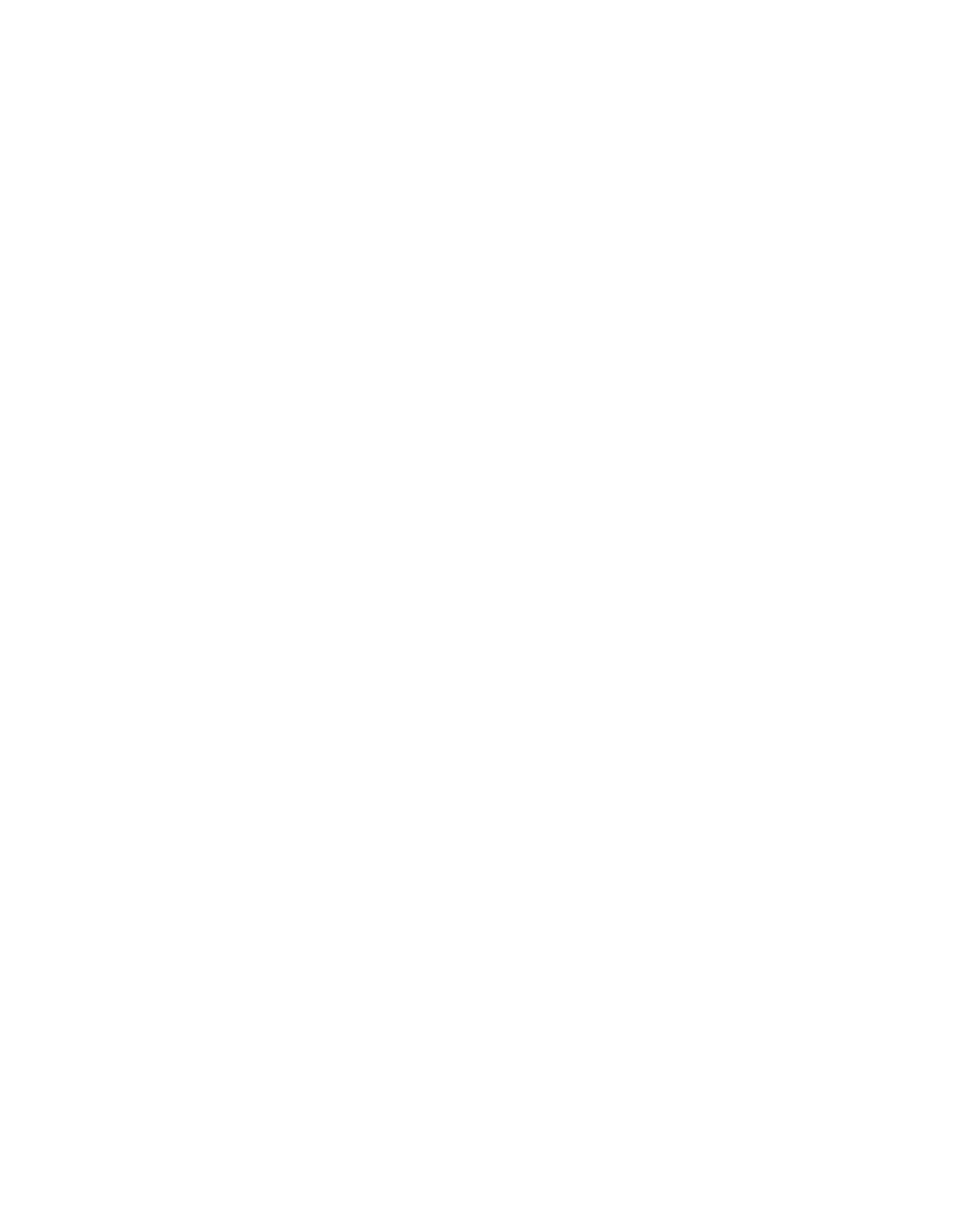## **ABBREVIATIONS**

| ADB                    | Asian Development Bank                   |
|------------------------|------------------------------------------|
| COVID-19               | coronavirus disease                      |
| <b>DMC</b>             | developing member country                |
| <b>FCAS</b>            | fragile and conflict-affected situations |
| FDI                    | foreign direct investments               |
| GDP                    | gross domestic product                   |
| <b>SME<sub>s</sub></b> | small and medium sized enterprises       |

#### **NOTES**

- (i) The fiscal year (FY) of the Governments of the Federated States of Micronesia, Palau, and the Republic of the Marshall Islands ends on 30 September. "FY" before a calendar year denotes the year in which the fiscal year ends, e.g., FY2020 ends on 30 September 2020.
- (ii) In this report, "\$" refers to United States dollars.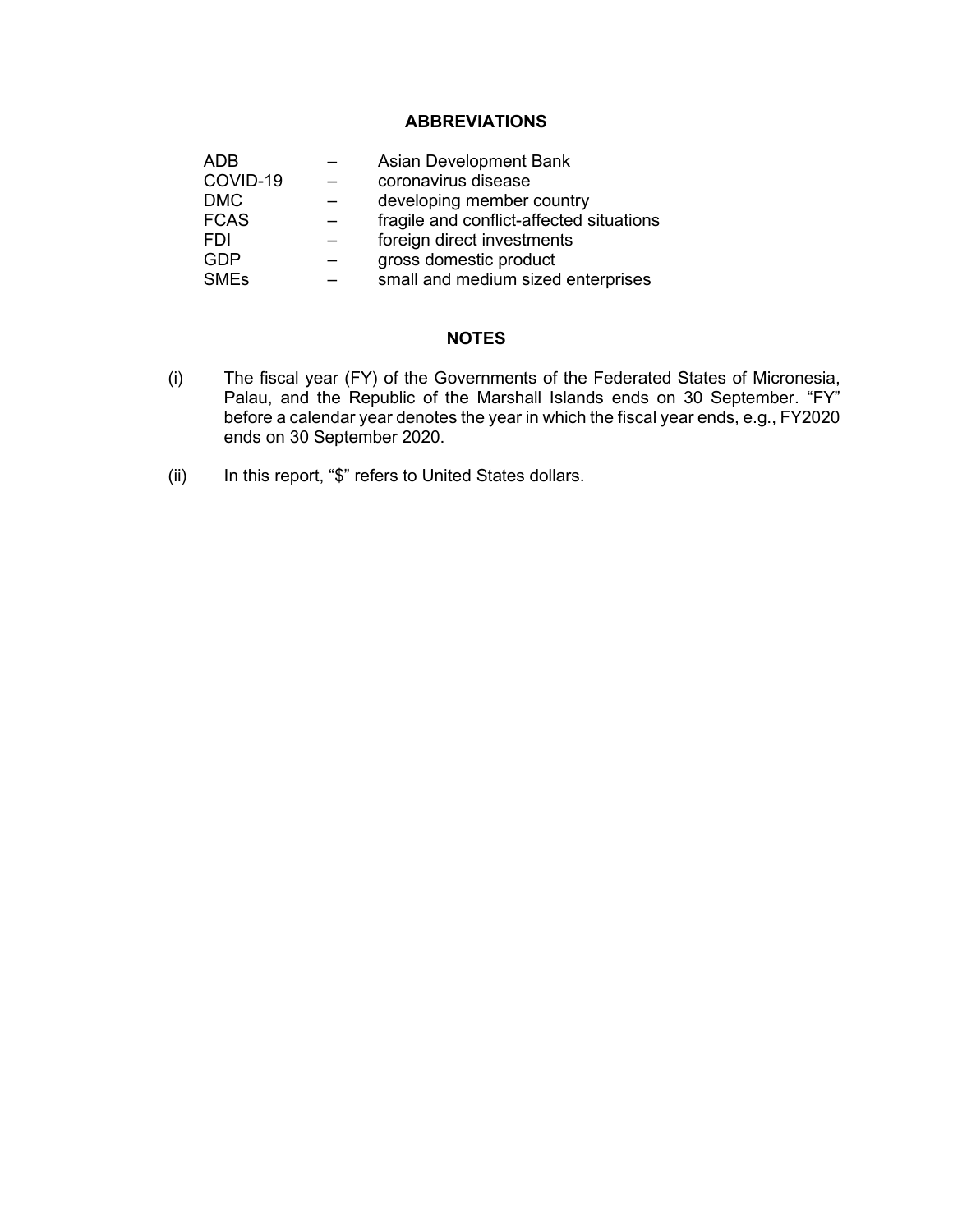| <b>Vice-President</b><br><b>Director General</b><br><b>Deputy Director</b><br><b>General</b> | Ahmed M. Saeed, Operations 2<br>Leah C. Gutierrez, Pacific Department (PARD)<br>Emma Veve, PARD                                                                                                                                                                                                                                                                                                                                                                                                                                                                                                                                                                                                                                                                                                                                                                                                                                                                                                                                                                                                                                                                                                                                 |  |  |
|----------------------------------------------------------------------------------------------|---------------------------------------------------------------------------------------------------------------------------------------------------------------------------------------------------------------------------------------------------------------------------------------------------------------------------------------------------------------------------------------------------------------------------------------------------------------------------------------------------------------------------------------------------------------------------------------------------------------------------------------------------------------------------------------------------------------------------------------------------------------------------------------------------------------------------------------------------------------------------------------------------------------------------------------------------------------------------------------------------------------------------------------------------------------------------------------------------------------------------------------------------------------------------------------------------------------------------------|--|--|
| <b>Team leader</b>                                                                           | Paul Curry, Principal Operations Coordination Specialist, Office of<br>the Director General (PAOD), PARD                                                                                                                                                                                                                                                                                                                                                                                                                                                                                                                                                                                                                                                                                                                                                                                                                                                                                                                                                                                                                                                                                                                        |  |  |
| <b>Team members</b>                                                                          | Tahmeen Ahmad, Financial Management Specialist, Public Financial<br>Management Division (PFFM), Procurement, Portfolio and<br><b>Financial Management Department (PFFD)</b><br>Katherine Barrameda, Operations Coordination Officer, PAOD,<br><b>PARD</b><br>Joana Custoias, Counsel, Office of the General Counsel (OGC)<br>Julian Alexander Doczi, Procurement Specialist, Procurement<br>Division 2 (PFP2), PFFD<br>Anna Fink, Economist (Regional Cooperation), Regional<br>Cooperation and Integration Thematic Group (SDTC-RCI), SDCC<br>Leigh Halliwell, Senior Financial Control Specialist, Technical<br>Assistance Section (CTLA-TA), Controller's Department<br>Christopher Morris, Principal Social Development Specialist, NGO<br>and Civil Society Center (NGOC), Sustainable Development and<br><b>Climate Change Department (SDCC)</b><br>Rommel Rabanal, Public Sector Economist, PASP, PARD<br>Vivek Raman, Senior Operations Coordination Specialist (Innovation<br>and Knowledge), Knowledge Advisory Services Center (SDCC-<br>KC), SDCC<br>Rachana Shrestha, Public Management Specialist, Governance<br>Thematic Group (SDTC-GOV), SDCC<br>Edelisa Ternida-Castillejos, Operations Assistant, PAOD, PARD |  |  |

In preparing any country program or strategy, financing any project, or by making any designation of or reference to a particular territory or geographic area in this document, the Asian Development Bank does not intend to make any judgments as to the legal or other status of any territory or area.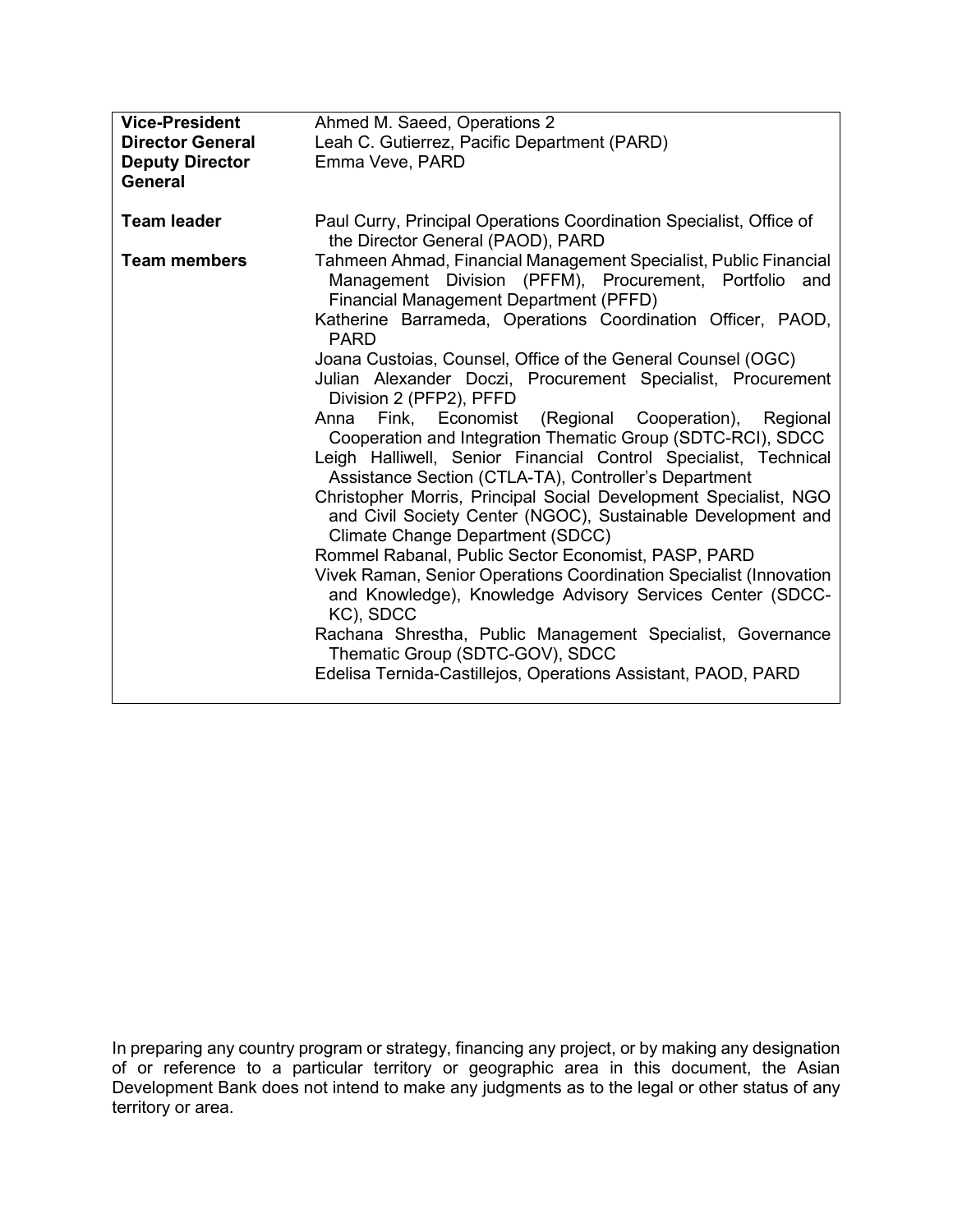# **CONTENTS**

|      |                   |                                                        | Page |
|------|-------------------|--------------------------------------------------------|------|
|      |                   | KNOWLEDGE AND SUPPORT TECHNICAL ASSISTANCE AT A GLANCE |      |
| I.   |                   | <b>INTRODUCTION</b>                                    | 1    |
| II.  | <b>ISSUES</b>     |                                                        |      |
| III. |                   | THE TECHNICAL ASSISTANCE                               | 3    |
|      | А.                | Impact and Outcome                                     | 3    |
|      | В.                | Outputs, Methods, and Activities                       | 3    |
|      | C.                | Cost and Financing                                     | 4    |
|      | D.                | <b>Implementation Arrangements</b>                     | 4    |
|      | Е.                | Governance                                             | 5    |
| IV.  |                   | THE PRESIDENT'S DECISION                               | 5    |
|      | <b>APPENDIXES</b> |                                                        |      |
| 1.   |                   | Design and Monitoring Framework                        | 6    |
| 2.   |                   | Cost Estimates and Financing Plan                      | 8    |
| 3.   |                   | <b>List of Linked Documents</b>                        | 9    |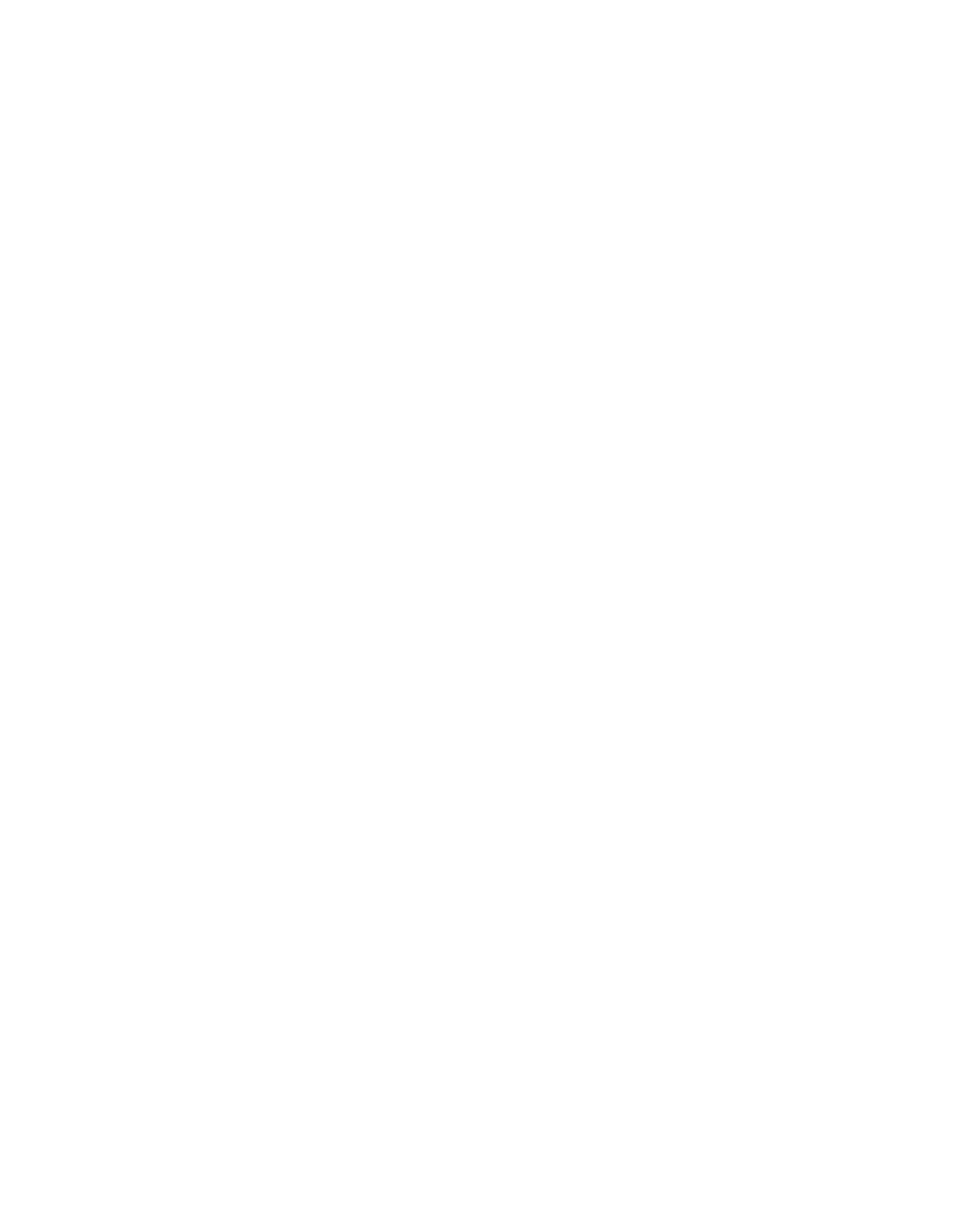### **KNOWLEDGE AND SUPPORT TECHNICAL ASSISTANCE AT A GLANCE**

| 1.                                                       | <b>Basic Data</b>                            |                                                                                                                            |                                                                         |                                        | Project Number: 54059-001  |      |
|----------------------------------------------------------|----------------------------------------------|----------------------------------------------------------------------------------------------------------------------------|-------------------------------------------------------------------------|----------------------------------------|----------------------------|------|
|                                                          | <b>Project Name</b>                          | Assessing and Improving Policy<br><b>Department/Division</b><br>Response to Economic Shocks in the<br><b>North Pacific</b> |                                                                         | PARD/PAOD                              |                            |      |
|                                                          | <b>Nature of Activity</b><br><b>Modality</b> | <b>Capacity Development</b><br>Regular                                                                                     | <b>Executing Agency</b>                                                 |                                        | Asian Development Bank     |      |
|                                                          | Country                                      | REG (FSM, PAL, RMI)                                                                                                        |                                                                         |                                        |                            |      |
| 2.<br>ℐ                                                  | <b>Sector</b><br>Public sector<br>management | Subsector(s)<br>Public administration                                                                                      |                                                                         |                                        | ADB Financing (\$ million) | 0.75 |
|                                                          |                                              |                                                                                                                            |                                                                         |                                        | <b>Total</b>               | 0.75 |
|                                                          | 3. Operational Priorities                    |                                                                                                                            |                                                                         | <b>Climate Change Information</b>      |                            |      |
| Strengthening governance and institutional capacity<br>ℐ |                                              | <b>ADB Financing</b>                                                                                                       | GHG Reductions (tons per annum)<br>Climate Change impact on the Project |                                        | 0<br>Low                   |      |
|                                                          |                                              |                                                                                                                            | Adaptation (\$ million)                                                 |                                        |                            | 0.00 |
|                                                          |                                              |                                                                                                                            | Mitigation (\$ million)                                                 |                                        |                            | 0.00 |
|                                                          |                                              |                                                                                                                            |                                                                         |                                        |                            |      |
|                                                          |                                              |                                                                                                                            | Cofinancing                                                             |                                        |                            |      |
|                                                          |                                              |                                                                                                                            | Adaptation (\$ million)                                                 |                                        |                            | 0.00 |
|                                                          |                                              |                                                                                                                            | Mitigation (\$ million)                                                 |                                        |                            | 0.00 |
|                                                          | <b>Sustainable Development Goals</b>         |                                                                                                                            |                                                                         | <b>Gender Equity and Mainstreaming</b> |                            |      |
|                                                          | SDG 1.5<br>SDG 8.1                           |                                                                                                                            |                                                                         | No gender elements (NGE)               |                            | ◢    |
|                                                          |                                              |                                                                                                                            | <b>Poverty Targeting</b>                                                |                                        |                            |      |
|                                                          |                                              |                                                                                                                            | General Intervention on Poverty<br>ℐ                                    |                                        |                            |      |
| 4.                                                       | <b>Risk Categorization</b>                   | Low                                                                                                                        |                                                                         |                                        |                            |      |
| 5.                                                       | <b>Safeguard Categorization</b>              | Safeguard Policy Statement does not apply                                                                                  |                                                                         |                                        |                            |      |
| 6.                                                       | <b>Financing</b>                             |                                                                                                                            |                                                                         |                                        |                            |      |
|                                                          | <b>Modality and Sources</b>                  |                                                                                                                            |                                                                         |                                        | Amount (\$ million)        |      |
|                                                          | <b>ADB</b>                                   |                                                                                                                            |                                                                         |                                        |                            | 0.75 |
|                                                          | <b>Special Fund</b>                          | Knowledge and Support technical assistance: Technical Assistance                                                           |                                                                         |                                        |                            | 0.75 |
|                                                          | Cofinancing                                  |                                                                                                                            |                                                                         |                                        |                            | 0.00 |
|                                                          | None                                         |                                                                                                                            |                                                                         |                                        |                            | 0.00 |
|                                                          | Counterpart                                  |                                                                                                                            |                                                                         |                                        |                            | 0.00 |
|                                                          | None                                         |                                                                                                                            |                                                                         |                                        |                            | 0.00 |
|                                                          | Total                                        |                                                                                                                            |                                                                         |                                        |                            | 0.75 |
|                                                          | <b>Currency of ADB Financing: US Dollar</b>  |                                                                                                                            |                                                                         |                                        |                            |      |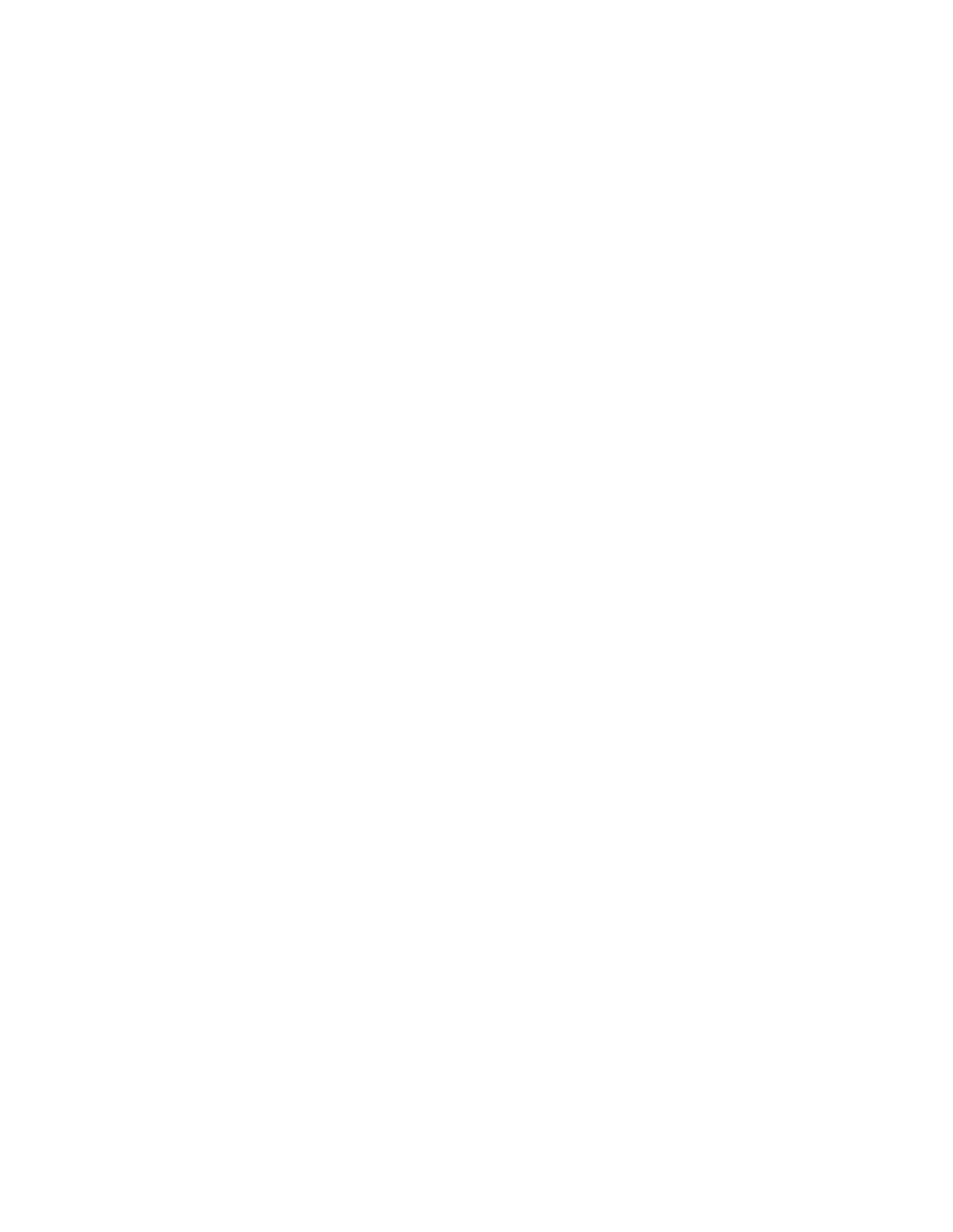## **I. INTRODUCTION**

1. This knowledge and support technical assistance (TA) will strengthen the capacity of North Pacific developing member countries (DMCs)<sup>[1](#page-8-0)</sup> to assess and improve the responses to future external shocks. The TA will examine the ongoing coronavirus disease (COVID-19) pandemic's effects on the flow of external resources (remittances and foreign direct investment [FDI]); demographics, including outmigration; and small and medium sized enterprises (SMEs), and propose actions to mitigate future shocks. Outcomes are linked to the Asian Development Bank (ADB) Strategy [2](#page-8-1)030, Operational Priority 6.1 and Sustainable Development Goals 1.5 and 8.1.<sup>2</sup>

2. The TA is included in the 2020 pipeline of the Pacific Regional Cooperation Operations Business Plan 2021–2023 and is part of ADB's Comprehensive Response to the COVID-19 Pandemic in the Pacific.[3](#page-8-2)

### **II. ISSUES**

3. **COVID-19 poses a continued risk.** The COVID-19 pandemic has presented unprecedented health, social, and economic challenges requiring country, regional, and global intervention and collaboration to mitigate its negative effects. To date, the pandemic has resulted in more than 62.4 million confirmed cases and over 1.4 million fatalities worldwide. [4](#page-8-3) As fragile and conflict-affected situations (FCAS), the Federated States of Micronesia (FSM) and the Republic of the Marshall Islands (RMI) struggle to deliver basic services under normal circumstances. Palau, while not classified as an FCAS, shares many of the same limitations. These governments have worked diligently to respond effectively to COVID-19 and address the health and economic impact of the pandemic, but the effort has stretched these countries' capacity even further. While confirmed cases in the North Pacific DMCs have been limited to those identified in border quarantine, governments have had to take a significant steps to mitigate the risk of transmission and make a number of policy decisions to try to protect their economies, and their citizens, from the economic impact of the pandemic. The North Pacific DMCs have imposed lockdowns and travel restrictions to prevent community transmission of COVID-19, and these decisions continue to have a widespread economic impact.

4. **Complex economic implications.** As long as travel restrictions persist, the economies of the Pacific DMCs, particularly the smallest and least developed, will continue to be negatively impacted. Each of the North Pacific DMCs are projected to record successive economic contractions during FY2021 and FY2022.<sup>[5](#page-8-4)</sup>

> a. **Federated States of Micronesia.** Extended border closures amid the pandemic resulted in an economic contraction of 5.4% in FY2020 and is forecast to translate to a further 1.8% decline in FY2021. Travel and quarantine restrictions have prevented purse seine fishing vessels, which are required to transship their catch outside the reef, from docking. Transshipment output is expected to fall by more

<span id="page-8-0"></span> $^{\rm 1}\,$  The North Pacific DMCs are the Federated States of Micronesia, Palau, and the Republic of the Marshall Islands.

<span id="page-8-1"></span> $2$  Operational Priority 6.1: Improved public and corporate sector management functions and financial stability; SDG 1.5: By 2030, build the resilience of the poor and those in vulnerable situations and reduce their exposure and vulnerability to climate-related extreme events and other economic, social and environmental shocks and disasters; and SDG 8.1: Sustain per capita economic growth in accordance with national circumstances and, in particular, at least 7 per cent gross domestic product growth per annum in the least developed countries.

<span id="page-8-2"></span><sup>3</sup> ADB. 2020. *ADB's Comprehensive Response to the COVID-19 Pandemic.* Manila.

<span id="page-8-3"></span><sup>4</sup> World Health Organization. 2020. *WHO Coronavirus Disease (COVID-19) Dashboard*. https://covid19.who.int/ accessed on 1 December 2020.

<span id="page-8-4"></span><sup>5</sup> ADB. 2020. *Asian Development Outlook 2020 Update: Wellness in Worrying Times*. Manila.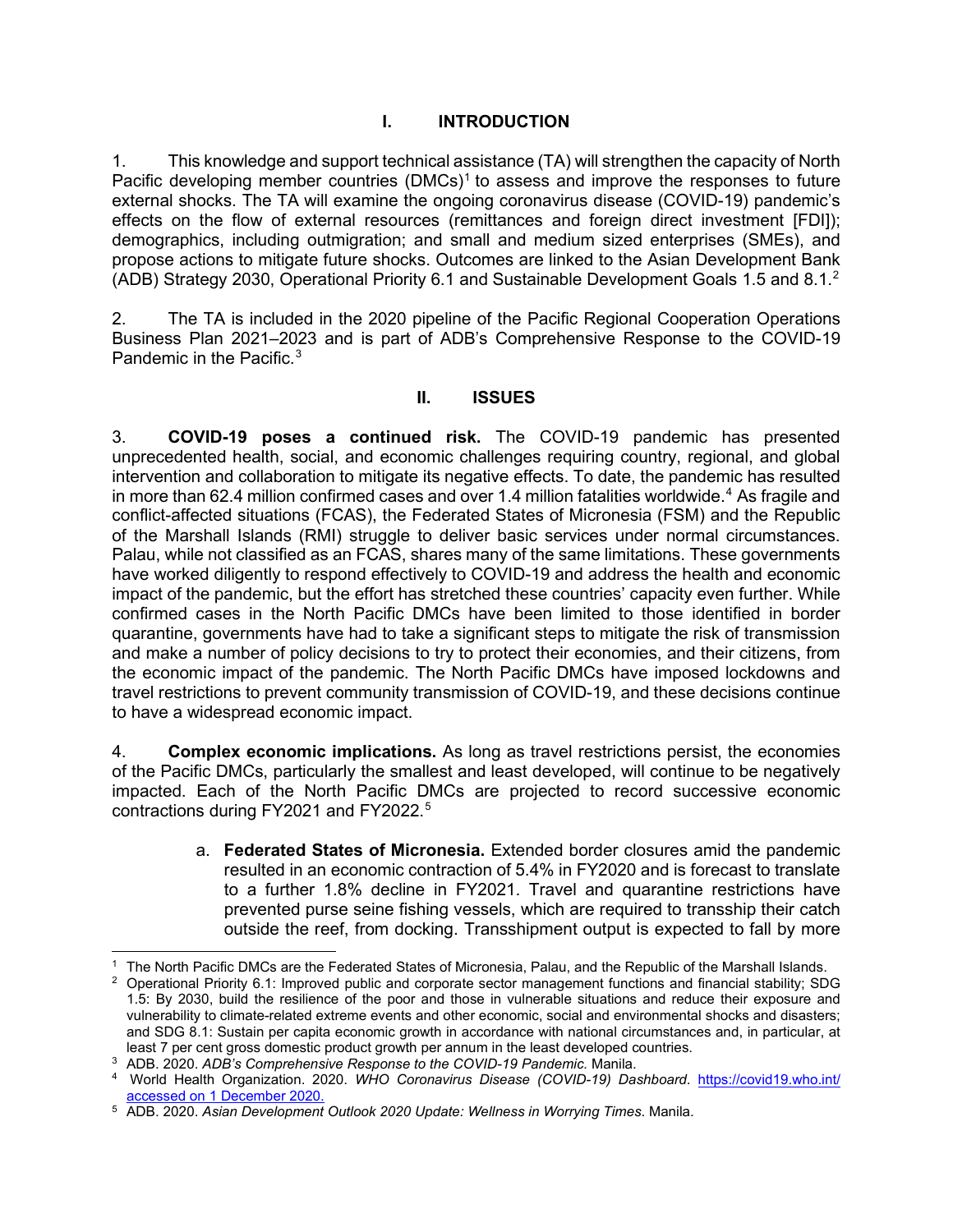than a third from FY2020 to FY2021. Container vessel visits have also fallen, especially to the two smaller states of Yap and Kosrae. Fishing license fee revenues are expected to decline from 20.6% of GDP in FY2019 to 18.0% in FY2020 and 16.2% in FY2021. Trade and travel restrictions are also affecting small-scale exporters of fish and other agricultural products, which are transported by air cargo. Further, current travel restrictions and the border closures impact the supply of construction materials and constrain the travel of skilled workers, resulting in project delays (e.g., construction of PetroCorp's coconut processing project in Chuuk).

- b. **Marshall Islands.** The Marshall Islands economy is estimated to have contracted by 5.5% in FY2020, with a further 1.4% decline projected for FY2021. Prior to the pandemic, Majuro was the world's busiest tuna transshipment port, boosting the transport services sector, while also providing ancillary services such as fish containerization, food and supplies provisioning, and net repair among others, to 400–500 purse seiners. A tuna loining plant in Majuro also contributed most of the total manufacturing output. During the early stages of global travel restrictions, ships that have transited through COVID-19 affected countries were prohibited from entering the RMI's ports, disrupting the fisheries supply chain. A subsequent requirement for fishing and carrier vessels to spend at least 14 days at sea (including travel) prior to entry continues to limit transshipment activity in Majuro port. For example, transshipment services associated with the export of sashimigrade tuna are trending lower by 50%. Estimates show that both domestic purse seine fishing and tuna loining operations were reduced by about 30% in FY2020 and are seen to remain below pre-COVID-19 levels in FY2021. Although fishing license revenues are estimated to have achieved the pre-pandemic projection of \$30 million (14% of GDP) in FY2020, the potential adverse impact of prolonged travel restrictions on demand for vessel days is projected to reduce fishing license fee collections by 13% in FY2021.
- c. **Palau.** With annual tourism receipts reaching the equivalent of 40%–50% of gross domestic product (GDP), Palau is among the most tourism-driven economies not only in the Pacific but globally. However, the tourism industry has struggled in recent years, though had started to show signs of recovery. From a peak of nearly 170,000 tourists (for a tourist–resident ratio of 9.5:1) in fiscal year FY2015, arrivals declined to less than 90,000 by FY2019. From October 2019 to January 2020 (the first 4 months of Palau's fiscal year), visitor arrivals were already equivalent to 46.4% of FY2019 full-year arrivals. However, the COVID-19 pandemic saw total arrivals fall by 53% to below 42,000 in FY2020, the fifth consecutive year of decline. This drove an overall economic contraction of 13.8%. If travel remains restricted until the end of FY2021—a plausible scenario if Palau opts to remain closed to tourism until a COVID-19 vaccine becomes widely available—annual arrivals could fall further, even below 10,000 during this fiscal year. This would push the economy into another sharp contraction of about 13.2% in FY2021.

5. **The impact of economic shocks on labor.** About 1.6% of the population of the North Pacific DMCs migrates to the United States each year under the terms of free movement in their respective Compact Agreements with the United States, and it is uncertain how the COVID-19 pandemic with the challenges in health care and weak health systems in these countries will impact this outmigration going forward. While remittances can increase during crises periods such as the ongoing pandemic, the pandemic's severe impacts on global labor markets, if prolonged,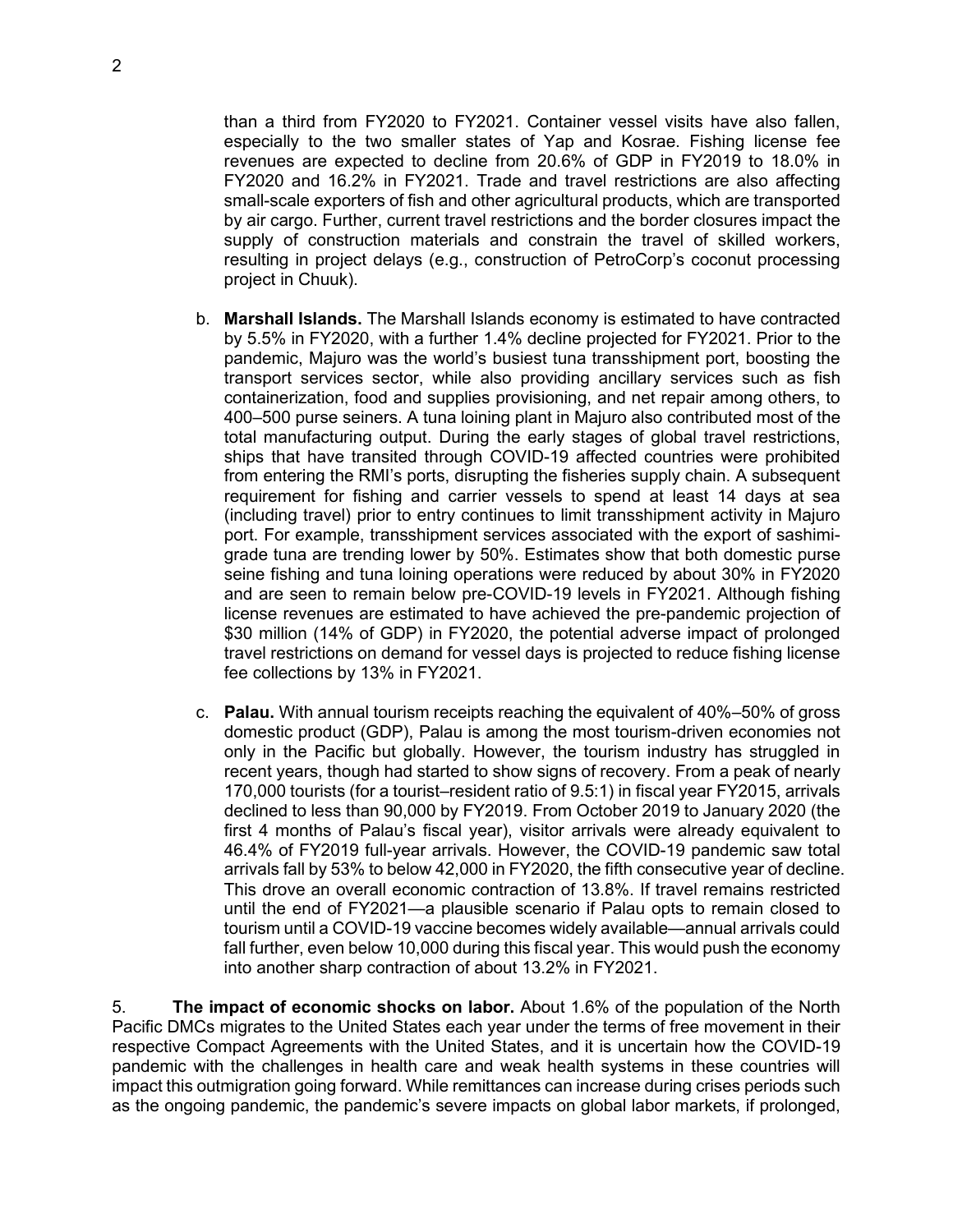can result in an overall decline in remittances through job losses for migrant workers. As of June 2020, nearly one-third of the world's labor force (32%) were living in countries where workplace closures were required (except for essential industries) and about 42% reside in countries where some workplace closures are required.<sup>[6](#page-10-0)</sup> In 2019, the Republic of the Marshall Islands received the highest remittances in the North Pacific in terms of GDP and per capita share.<sup>[7](#page-10-1)</sup> Inward flows of skilled labor also play a critical role in the north Pacific, being essential to support infrastructure investments which are an important driver of growth in both FSM and RMI. Such projects are expected to be delayed because of ongoing travel restrictions on workers.

6. **Multisectoral coordination critical.** An effective response to any significant economic shock, including the COVID-19 pandemic, requires a well-informed multisector approach. Ministries responsible for agriculture, finance, health, small business, social protection, and trade, need to work together, along with the private sector and civil society organizations, to collectively develop and deliver on policy responses. Mechanisms for effective whole of government coordination are weak in the North Pacific, while the communication channels between government and the private sector and civil society are not well developed.

7. **Data for decision making lacking.** In responding to COVID-19, governments across the Pacific have struggled in understanding the full extent of adverse impacts due to data and information gaps. Filling in these gaps—particularly in the areas of possible demographic shifts, outmigration and remittances trends, and patterns of business activity as reflected in inflows of foreign direct investment and registrations of small and medium enterprises, among others—can help governments better target social assistance measures toward the most vulnerable households and businesses that most need support during economic downturns or crisis periods. Over the longer-term, improved data gathering and analysis will help strengthen evidence-based policymaking toward more responsive governance and efficient public service delivery.

## **III. THE TECHNICAL ASSISTANCE**

## **A. Impact and Outcome**

8. The TA is aligned with the following impact: readiness of the North Pacific DMCs to respond to COVID-19 and future shocks improved.<sup>[8](#page-10-2)</sup> The TA will have the following outcome: enhanced knowledge and awareness to improve policy responses to future economic shocks in in the North Pacific DMCs. $^9$  $^9$ 

# **B. Outputs, Methods, and Activities**

9. **Output 1: Assessments of the policy response to the COVID-19 pandemic conducted.** The response of each of these three DMCs to the economic shock of COVID-19 will be reviewed with a view to drawing lessons for future such events and identifying areas of weaknesses and proposing actions for strengthening the response and planning for recovery.

<sup>6</sup> *International Labour Organization.* 2020. ILO Monitor: COVID-19 and the world of work (5<sup>th</sup> Edition). 30 June.

<sup>7</sup> ADB. 2020. *COVID-19 Impact on International Migration, Remittances, and Recipient Households in Developing Asia*. Manila.

<span id="page-10-0"></span><sup>8</sup> ADB. 2018. *Strategy 2030: Achieving a Prosperous, Inclusive, Resilient, and Sustainable Asia and the Pacific*. Manila.

<span id="page-10-3"></span><span id="page-10-2"></span><span id="page-10-1"></span><sup>9</sup> The design and monitoring framework is in Appendix 1.<sup>10</sup> The TA will coordinate with the DMCs' national statistical offices, agencies and organizations, such as FSM Statistics Office, Palau's Office of Planning & Statistics within the Ministry of Finance, RMI's Economic Policy, Planning and Statistics Office, and Pacific Community's Statistics for Development Division.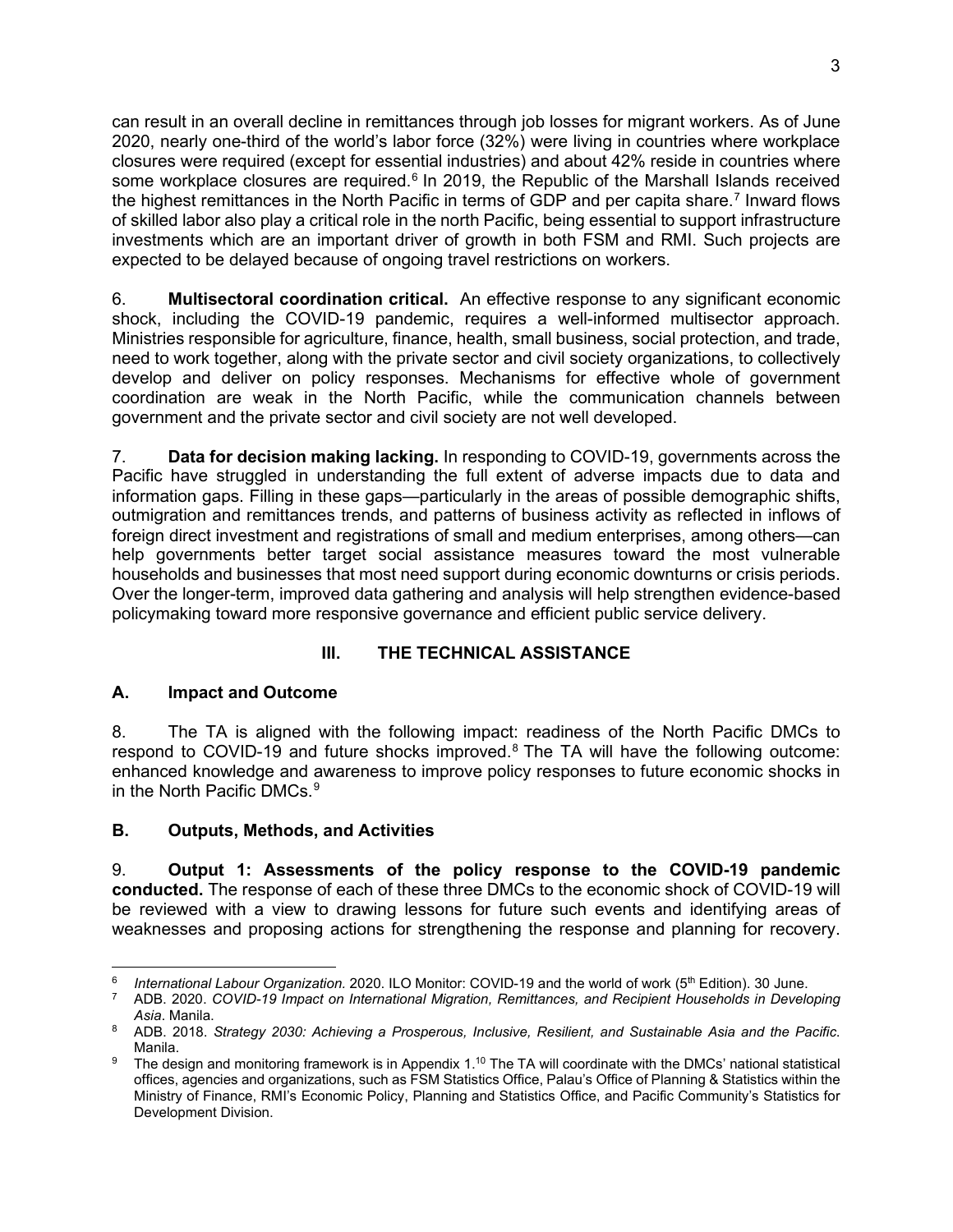This assessment will consider factors including data availability, budget responsiveness, and human resource availability.

10. **Output 2: Data collected on key economic indicators for future shocks.** The TA will work with relevant ministries and/or agencies, to collect statistical and administrative data critical to decision making and which has been identified as lacking.<sup>[10](#page-11-0)</sup> This may include data in areas such as demographics (including outmigration), remittances, foreign direct investment, and small and medium size enterprises, which are currently weak in the North Pacific DMCs. The TA will also propose mechanisms to sustain regular collection of the data. The TA will present its findings to each of the governments of the Federated States of Micronesia, Palau, and the Republic of the Marshall Islands.

## **C. Cost and Financing**

11. The TA is estimated to cost \$750,000, which will be financed on a grant basis by ADB's Technical Assistance Special Fund (TASF 6). The key expenditure items are in Appendix 2.

### **D. Implementation Arrangements**

12. ADB will administer the TA. The TA will be implemented from March 2021 to February 2023. The Pacific Department's Office of the Director General will select, supervise, and evaluate consultants. The TA will require a total of 24 person-months of international consulting services inputs. [11](#page-11-1) TA resources will be disbursed following ADB's *Technical Assistance Disbursement Handbook* (2020, as amended from time to time). The implementation arrangements are summarized in the table.

| <b>Aspects</b>                                                  | <b>Arrangements</b>                                                                                                                |                  |                |  |
|-----------------------------------------------------------------|------------------------------------------------------------------------------------------------------------------------------------|------------------|----------------|--|
| Indicative implementation                                       | March 2021-February 2023                                                                                                           |                  |                |  |
| period                                                          |                                                                                                                                    |                  |                |  |
| <b>Executing agency</b>                                         | Office of the Director General, Pacific Department, ADB                                                                            |                  |                |  |
| Consultants                                                     | To be selected and engaged by ADB                                                                                                  |                  |                |  |
|                                                                 | Firm: Quality-and cost-<br><b>Based Selection (QCBS)</b><br>with simplified technical<br>proposal (STP)                            | 24 person-months | \$31,000/month |  |
| Procurement                                                     | None                                                                                                                               |                  |                |  |
|                                                                 | Not applicable                                                                                                                     | Not applicable   | Not applicable |  |
| Advance contracting                                             | None                                                                                                                               |                  |                |  |
| <b>Disbursement</b>                                             | Disbursement of TA resources will follow ADB's Technical Assistance<br>Disbursement Handbook (2020, as amended from time to time). |                  |                |  |
| Asset turnover or disposal<br>arrangement upon TA<br>completion | Not applicable                                                                                                                     |                  |                |  |

### **Implementation Arrangements**

Source: Asian Development Bank.

<span id="page-11-0"></span> $10$  The TA will coordinate with the DMCs' national statistical offices, agencies and organizations, such as FSM Statistics Office, Palau's Office of Planning & Statistics within the Ministry of Finance, RMI's Economic Policy, Planning and Statistics Office, and Pacific Community's Statistics for Development Division.

<span id="page-11-1"></span> $11$  Terms of Reference (accessible from the list of linked documents in Appendix 3).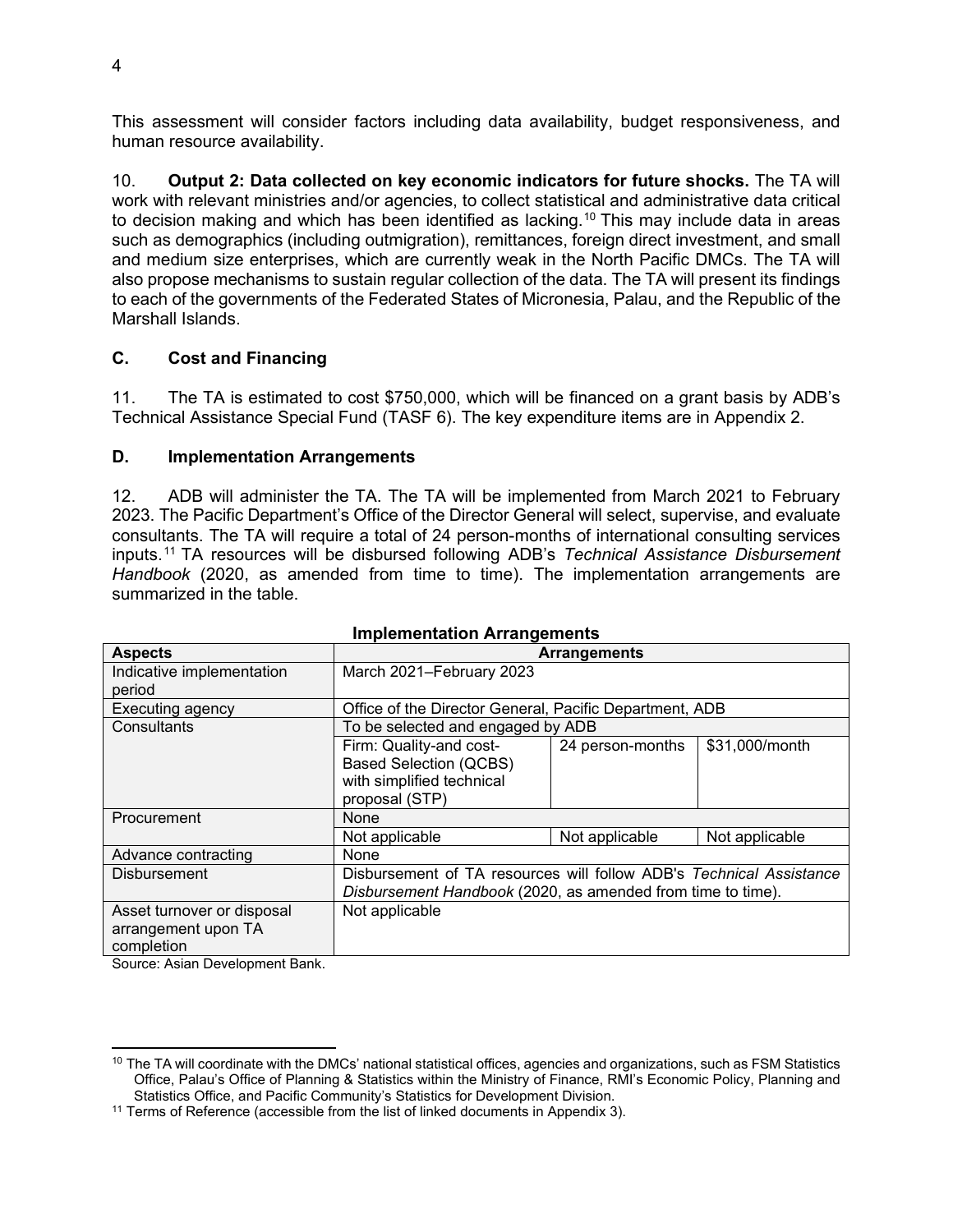13. **Consulting services and ADB's procurement.** Output-based terms of reference will be considered. ADB will engage an international consulting firm following the ADB Procurement Policy (2017, as amended from time to time) and its associated project administration instructions and/or staff instructions.

## **E. Governance**

14. Procurement risk is minimized since ADB will recruit consultants.

## **IV. THE PRESIDENT'S DECISION**

15. The President, acting under the authority delegated by the Board, has approved the provision of technical assistance not exceeding the equivalent of \$750,000 on a grant basis for Assessing and Improving Policy Response to Economic Shocks in the North Pacific, and hereby reports this action to the Board.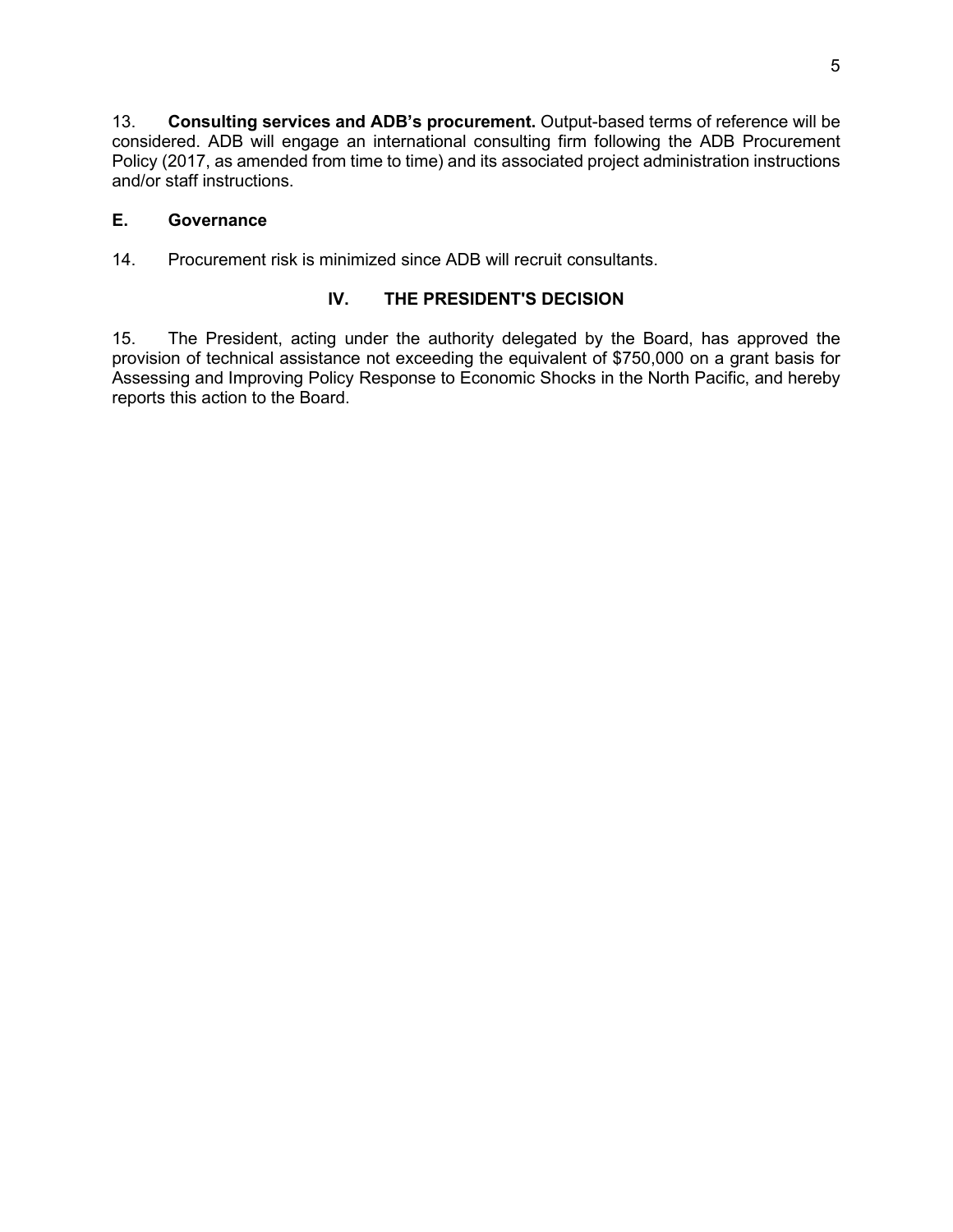## **DESIGN AND MONITORING FRAMEWORK**

## **Impact the TA is Aligned with**

Readiness of the North Pacific DMCs to respond to COVID-19 and future pandemics improved. (Strategy 2030: Achieving a Prosperous, Inclusive, Resilient, and Sustainable Asia and the Pacific) a

| <b>Results Chain</b>                                                                                        | <b>Performance Indicators</b>                                                                                                 | <b>Data Sources and</b><br><b>Reporting</b><br><b>Mechanisms</b> | <b>Risks and Critical</b><br><b>Assumptions</b>                                       |
|-------------------------------------------------------------------------------------------------------------|-------------------------------------------------------------------------------------------------------------------------------|------------------------------------------------------------------|---------------------------------------------------------------------------------------|
| <b>Outcomes</b>                                                                                             |                                                                                                                               |                                                                  |                                                                                       |
| Knowledge and<br>awareness to<br>improve policy<br>responses to future<br>economic shocks in                | a. By 2023, governments use<br>TA identified data in decision<br>making<br>(Baseline = none) (OP $6.1$ )                      | <b>Country Preparedness</b><br>or Response Plans                 | R: Unavailability of<br>data sources                                                  |
| the North Pacific<br><b>DMCs enhanced</b>                                                                   | b. By 2023, governments<br>implement key<br>recommendations from<br>country assessments<br>(Baseline = none) (OP 6.1)         |                                                                  | R: May not be easily<br>understood or well-<br>received by target<br>audience         |
| Output<br>1. Assessments of<br>the policy response<br>to the COVID-19<br>pandemic<br>responses<br>conducted | 1. By 2022, country<br>assessments on economic<br>response to the COVID-19<br>conducted (Baseline = $0$ )                     | 1. Consultants' Progress<br>Reports                              | R: Unavailability of<br>resource persons<br>and/or data sources                       |
| 2. Data collected on<br>key economic<br>indicators for future<br>shocks                                     | 2a. By 2023, reports<br>distributed to the FSM, Palau<br>and RMI governments<br>$(Baseline = 0)$                              | 2a. Printed copy<br>inventory                                    | R: Unavailability of<br>data sources                                                  |
|                                                                                                             | 2b. By 2023, final country<br>reports uploaded on adb.org<br>and other appropriate social<br>media channels (Baseline = $0$ ) | 2b. adb.org                                                      | R: Poor internet<br>connectivity resulting<br>in limited access to<br>online material |
|                                                                                                             |                                                                                                                               |                                                                  |                                                                                       |

#### **Key Activities with Milestones**

**1. Assessments of the policy response to COVID-19 pandemic responses conducted.** 

- 1.1 Engage an international consulting firm to undertake the assessments. (Q1 2021)
- 1.2 Conduct consultations with relevant ministries and key agencies. (Q2 2021)
- 1.3 Draft country assessments, including lessons learned, of the pandemic response. (Q4 2021)
- 1.4 Support dialogue with key government officials on assessment results. (Q1 2022)

#### **2. Data collected on key indicators for future shocks.**

- 2.1 Engage an international consulting firm to undertake the data collection. (Q1 2021)
- 2.2 Develop administrative sources or survey materials to gather data on key indicators, i.e., demographics, outmigration, remittances and FDIs, SMEs. (Q2 2021)
- 2.3 Conduct research and surveys in coordination with relevant institutions and/or ministries. (Q3 2021–Q2 2022)
- 2.4 Provide recommendations on how to maintain and update these key economic data on a regular basis. (Q2 2022)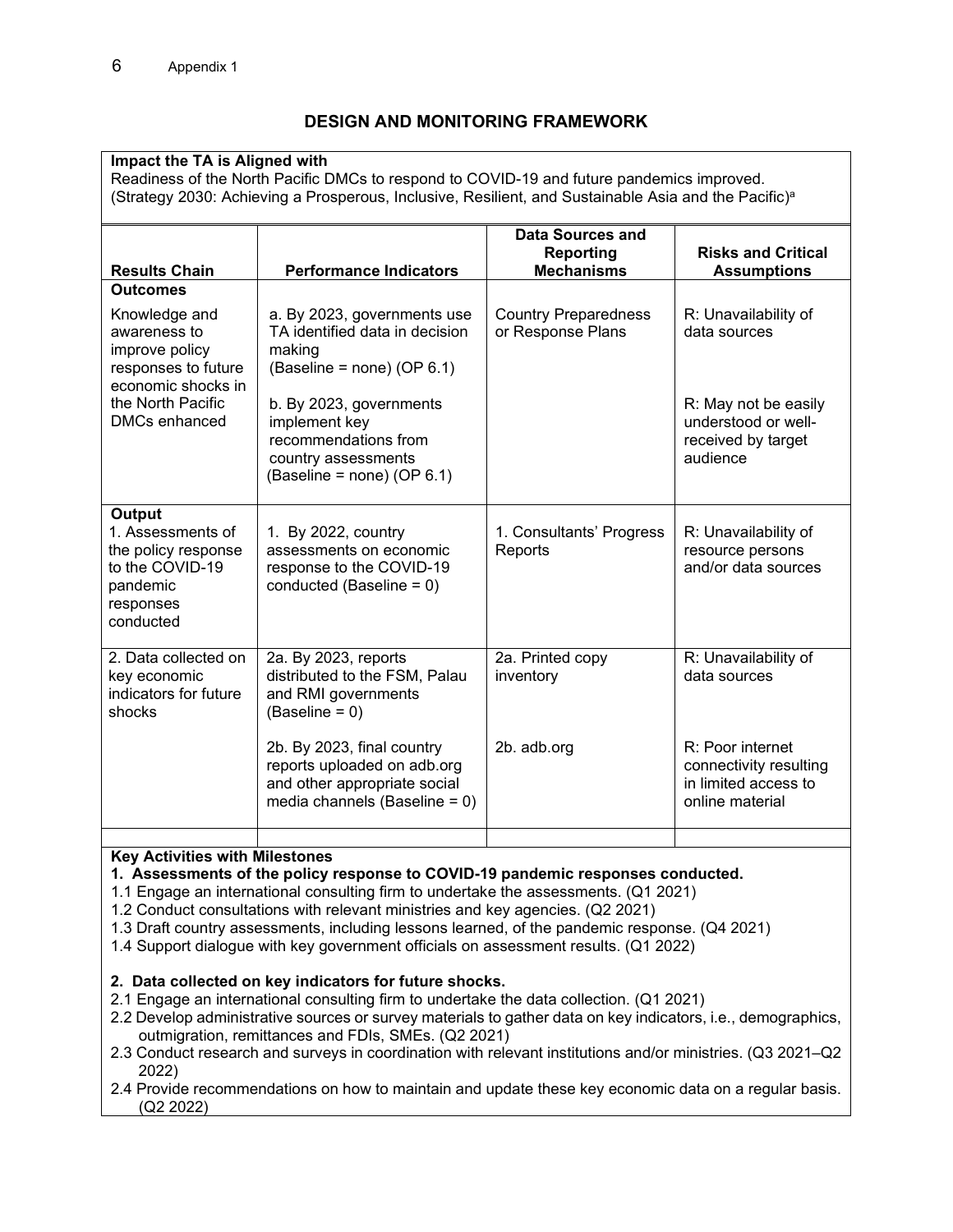2.5 Support dialogue with the FSM, Palau and RMI governments on the findings made. (Q3 2022)

- 2.5 Develop and finalize the reports for publication. (Q4 2022)
- 2.6 Present analysis and findings to the governments of the FSM, Palau and RMI via information sessions or knowledge sharing activities. (January–February 2023)

#### **Inputs**

#### ADB: \$750,000

ADB = Asian Development Bank, COVID-19 = coronavirus disease, DMC = developing member country, FDI = foreign direct investment, FSM = Federated States of Micronesia, OP6.1 = entities with improved management functions and financial stability,  $R =$  risks, RMI = Republic of the Marshall Islands, SME = small and medium sized-enterprise, TA = technical assistance.

a Asian Development Bank. 2018. *Strategy 2030: Achieving a Prosperous, Inclusive, Resilient, and Sustainable Asia and the Pacific*. Manila.

Source: ADB.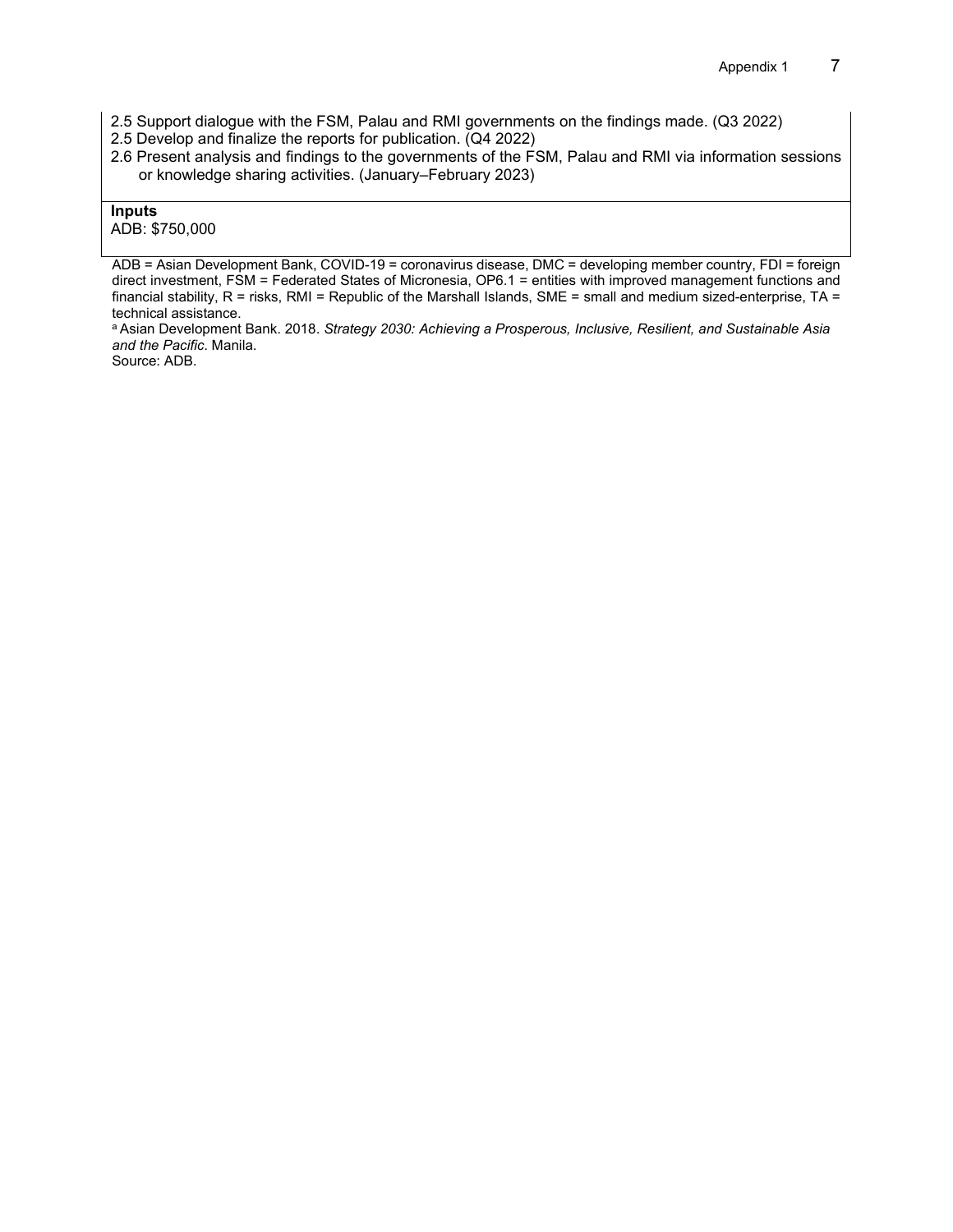## **COST ESTIMATES AND FINANCING PLAN**

(\$'000)

| <b>Item</b>                                                                                     | <b>Amount</b> |  |  |  |  |  |
|-------------------------------------------------------------------------------------------------|---------------|--|--|--|--|--|
| A. Asian Development Bank <sup>a</sup>                                                          |               |  |  |  |  |  |
| 1. Consultants                                                                                  |               |  |  |  |  |  |
| a. Remuneration and per diem                                                                    |               |  |  |  |  |  |
| International consultants                                                                       | 453.0         |  |  |  |  |  |
| b. Out-of-pocket expenditures                                                                   |               |  |  |  |  |  |
| International travel <sup>b</sup>                                                               | 120.0         |  |  |  |  |  |
| Surveys<br>Ш.                                                                                   | 15.0          |  |  |  |  |  |
| iii. Miscellaneous administration and support costs <sup>c</sup>                                | 15.0          |  |  |  |  |  |
| 2. Printed external publications                                                                | 2.0           |  |  |  |  |  |
| 3. Training, seminars, workshops, forum and conferences <sup>d</sup>                            | 70.0          |  |  |  |  |  |
| Contingencies<br>4.                                                                             | 75.0          |  |  |  |  |  |
| Total<br>3 Financed button Asian Development Deptite Technical Assistance Openial Fund (TAOF O) | 750.0         |  |  |  |  |  |

Financed by the Asian Development Bank's Technical Assistance Special Fund (TASF 6).

**b** Includes costs for international travel and miscellaneous travel expenses.

c Includes photocopying, logistical and administrative costs, and other costs related to dissemination of information and public relations.

d Includes costs for venue and equipment rental, presentation materials, land transportation/in-city transport and other associated costs for conducting the information sessions or knowledge sharing activities.

Source: Asian Development Bank.